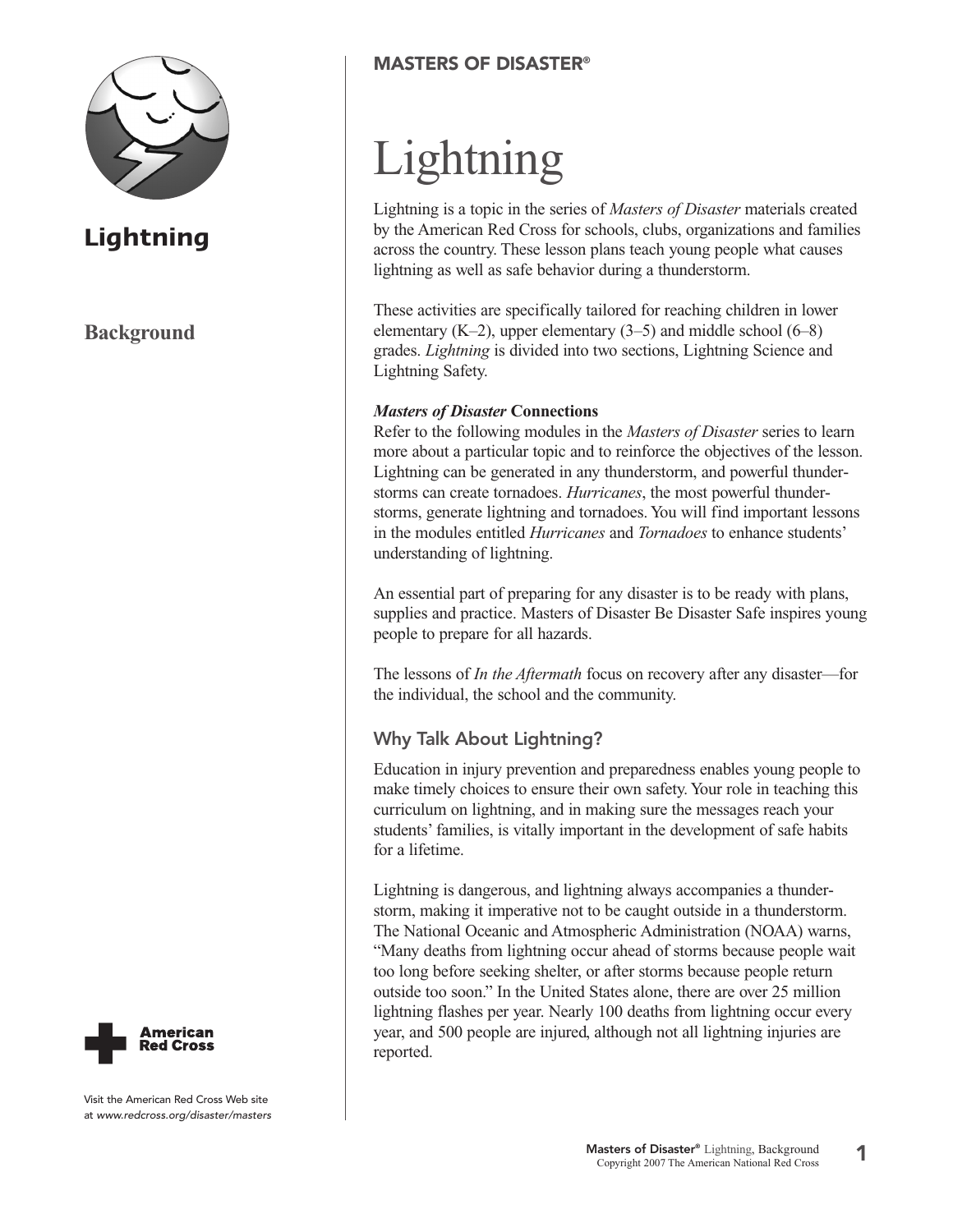

## **Background**



NOAA: Lightning…The Underrated Killer *http://www.lightningsafety.noaa.gov/pdfs/CoachGuide.pdf,* accessed January 4, 2007. NOAA: Lightning *http://www.noaa.gov/lightning.html*, accessed January 4, 2007

**Lightning Science**

#### **Thunderstorm Electrification and Ground Electrification**

The earth normally has a slight negative charge. However, during the development of a thunderstorm, charges on the ground are affected by charges in the thunderstorm cloud. In a thunderstorm cloud, upwardly moving air causes the formation of different types of precipitation: small ice crystals (individual snow flakes), snow pellets or graupel (snow flakes coated with rime ice). Because ice crystals and snow pellets are different in shape and density, they fall or are carried upward within the clouds at different speeds. The difference in speeds causes collisions between the two, and these collisions cause electrons to move from the ice crystals to the snow pellets. As a result, the ice crystals become positively charged while the snow pellets become negatively charged.

Because the ice crystals are lighter, the updraft of the storm carries the ice crystals—and the positive charge—to the top of the thunderstorm cloud, into what is called the "anvil"—or the flat spreading top—of a cumulonimbus cloud, or thunderhead. The negative charges remain near the middle and lower part of the cloud. Electrons in the ground underneath the cloud respond to the charges in the cloud. Directly under the thunderstorm base, electrons on the ground are repelled by the negative charge in the cloud, leaving the ground under the cloud base positively charged. Away from the cloud base but under the anvil, electrons gather as they are attracted by the positive charge in the anvil aloft. As the storm moves, the charges on the ground follow the thunderstorm cloud like a shadow and are a direct (but opposite in charge) reflection of charges in the cloud.

#### **How Lightning Forms**

When the charge difference (electrical potential) between the negative charge in the cloud and the positive charge on the ground becomes too great, the insulating capacity of the air begins to break down. The process begins when electrons (negative charge) surge downward in a channel from the cloud toward the positively charged ground. This negatively charged channel is called the "stepped leader," which usually branches as it surges downward toward the ground.

As the negatively charged stepped leader approaches the ground (but still several hundred feet high), electrons in the air below it are repelled by the negative charge in the leader. These electrons establish a channel and start flowing downward into the ground. Taller objects in the area provide a conduit for the electrons to follow to the ground. However, as the electrons move into the ground, the taller objects, and the channels above the taller objects, become positively charged. These positively charged channels are called "positive streamers" and extend upward toward the stepped leader. (Note: The positive charge does not actually move, but is merely a result of the negative

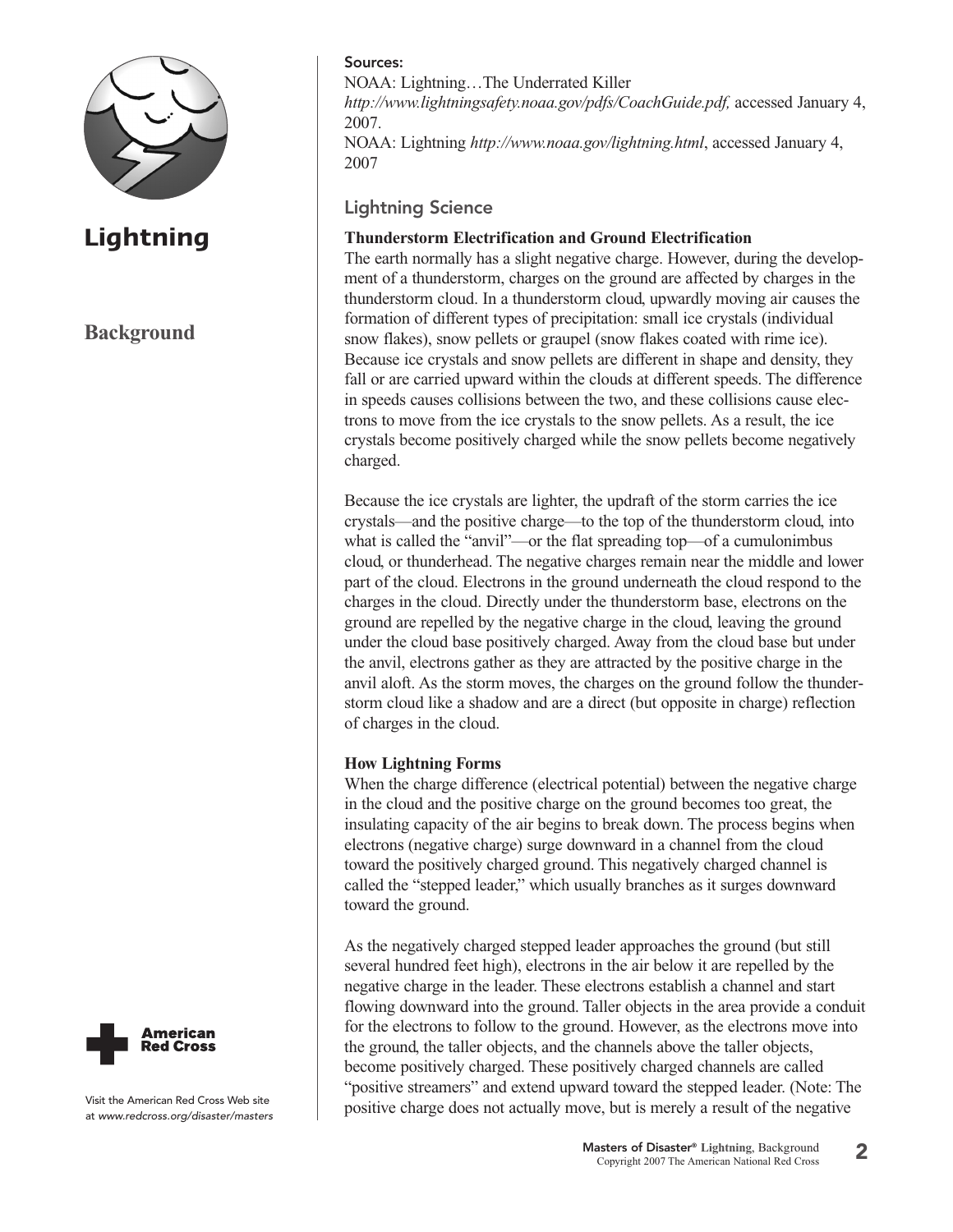

# **Background**

charge [electrons] leaving the channel; positive streamers can occur from any number of the taller objects on the ground.) The process continues until the downwardly propagating, negatively charged stepped leader makes contact with an upwardly propagating, positively charged streamer. At that point, the lightning channel is now established for electrons to flow from the cloud to the ground.

#### **Lightning Characteristics**

Lightning occurs either as cloud-to-ground or within clouds and releases so much energy that the air it passes through "explodes" with thunder—the noise heard when atmospheric gases are superheated in less than a second to 15,000–60,000° F (8,000–33,000° C) by a discharge of lightning. The nearby air expands and vibrates. You always hear thunder after the flash of lightning because of the difference between the speeds at which light and sound travel.

Thunder comes in a tremendous bang, a loud crack, or a sharp snap. Then you may hear a rumbling or growling sound as the noise travels from different distances along the channel of air through which the lightning traveled. On average, thunder can be heard 10 miles (16 kilometers) away, or 50 seconds from the flash (the lightning you see) to the bang (the thunder you hear).

If you see sparks fly as you pull socks from the dryer or as you pet a cat's soft fur when the humidity is low, you are seeing a tiny version of lightning. Lightning is essentially a 100-million-volt spark of electricity that is 5 to 10 miles (8 to 16 kilometers) long and as hot as  $60,000^{\circ}$  F (33,000°C). Benjamin Franklin's kite experiment provided the essential discovery that lightning is electricity—a tremendous spark in the sky.

## **Lightning Safety**

Lightning is a major threat during a thunderstorm. Lightning is very unpredictable, which increases the risk to individuals and property. Sometimes, lightning strikes outside an area of heavy rain, and it may occur as far as 10 miles away from any rainfall. "Heat lightning" is actually lightning from a thunderstorm too far away for thunder to be heard. When you see heat lightning, a storm may be moving in your direction, so be alert.

Because light travels so much faster than sound, lightning flashes can sometimes be seen long before the resulting thunder is heard. When lightning and thunder occur very close to one another, the lightning is striking nearby. **If you hear thunder, you are in danger from lightning.** Get to a safe place as soon as you hear thunder (even a distant rumble). You can hear thunder about 10 miles away and lightning can strike 10 miles from the storm. Therefore, the sound of thunder should be an immediate warning to get to a safe place: "When thunder roars, go indoors!"

The checklists on the following pages provide valuable information about these topics and practical steps to take to improve the safety of children's environments and prevent injury. Feel free to photocopy the checklists for distribution to your students and their families.

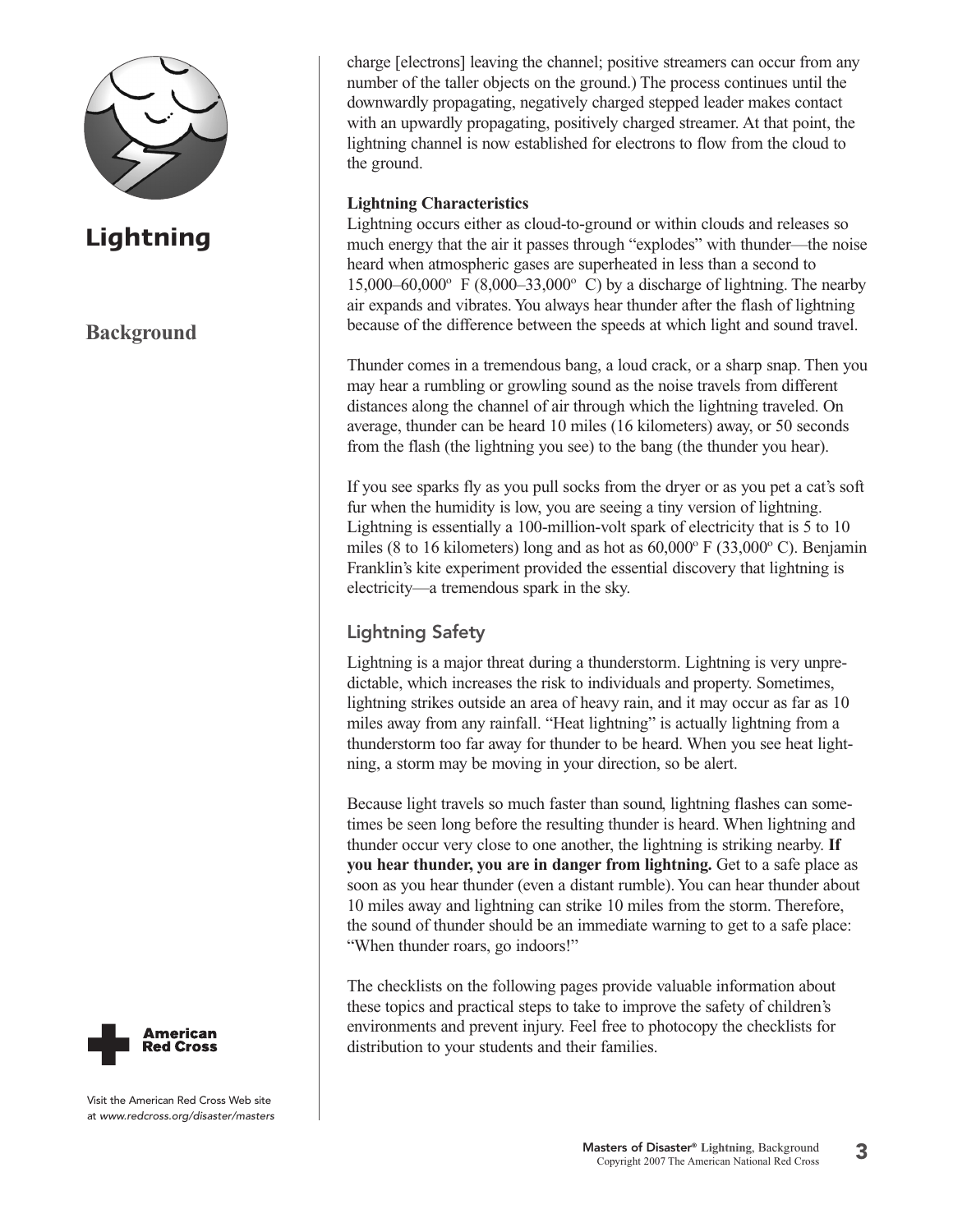

## **Background**

For more detailed information about lightning safety, contact your local chapter of the American Red Cross or visit *www.redcross.org/disaster/masters* to obtain copies of the *Masters of Disaster Lightning* curriculum.

## **Lightning Safety Checklist**

#### **Be Aware and Avoid the Risk**

Plan ahead and don't take chances. Know where you'll go if an unexpected thunderstorm develops; monitor weather conditions; and be prepared to take immediate action to get to a safe place before the thunderstorm arrives.

#### **If you are indoors during a thunderstorm—**

- Stay off the telephone. Telephone lines can conduct electricity.
- Unplug televisions, computers and other appliances. Lightning can cause power surges and travel through electric lines.
- Stay away from running water in faucets, sinks and bathtubs. Electricity from lightning has been known to come inside through plumbing.
- Close the blinds and shades of your windows, then keep away from them.
- Listen to weather advisories on a battery-powered radio. Obey advisories promptly.

#### **If you are outdoors during a thunderstorm—**

- If you are boating or swimming, get to land, get off the beach and find a safe place immediately. Stay away from rivers, lakes and other bodies of water. Water is an excellent conductor of electricity. When lightning strikes nearby, the electrical charge can travel through the water as well as the ground.
- Go to safety in a substantial, permanent, enclosed structure, such as a reinforced building. A sturdy building is the safest place to be. Avoid unprotected gazebos, rain or picnic shelters, golf carts, baseball dugouts and bleachers.
- If there are no reinforced structures in sight, get into a car or bus. Keep car windows closed and avoid convertibles. Rubber-soled shoes and rubber tires provide no protection from lightning. The steel frame of a hard-topped vehicle provides increased protection if you are not touching metal. Practice the Hands on Lap rule.
- If you are in the woods, find an area protected by a low clump of trees. Never stand under a single, large tree in the open.
- As a last resort—

— if no structure is available, go to a low-lying, open place. Stay away from tall things—trees, towers, fences, telephone poles, power lines. Be aware of the potential for flooding in low-lying areas.

— if you feel your hair stand on end, lightning is about to strike. Squat low to the ground on the balls of your feet. Place your hands over your ears and bend your head down. Make yourself the smallest target possible. Do not lie flat on the ground—you will be a larger target and put more of your body into contact with an excellent conductor of electricity: wet ground.